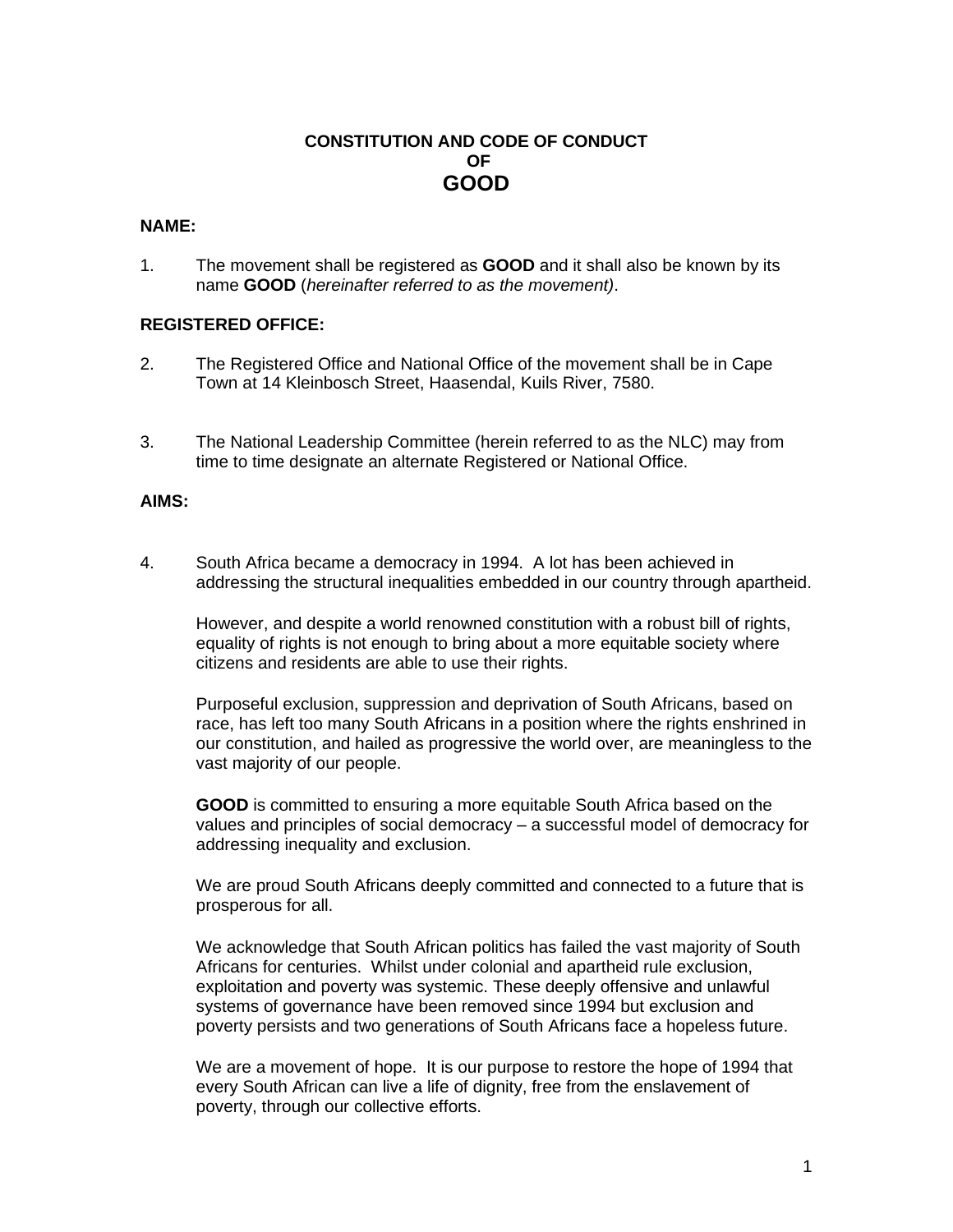We will build a patriotic South Africa that is that is innovative, competitive, equitable, sustainable, forward-thinking, and employed and which advances social, economic and spatial justice.

We are guided by the spirit, values and intention of our country's Constitution so beautifully captured in its preamble which reads:

*We, the people of South Africa, Recognise the injustices of our past; Honour those who suffered for justice and freedom in our land; Respect those who have worked to build and develop our country; and Believe that South Africa belongs to all who live in it, united in our diversity. We therefore, through our freely elected representatives, adopt this Constitution as the supreme law of the Republic so as to -*

*Heal the divisions of the past and establish a society based on democratic values, social justice and fundamental human rights; Lay the foundations for a democratic and open society in which government is based on the will of the people and every citizen is equally protected by law; Improve the quality of life of all citizens and free the potential of each person; and Build a united and democratic South Africa able to take its rightful place as a sovereign state in the family of nations.*

> *May God protect our people. Nkosi Sikelel' iAfrika. Morena boloka setjhaba sa heso. God seën Suid-Afrika. God bless South Africa. Mudzimu fhatutshedza Afurika. Hosi katekisa Afrika.*

As such:

Good is a movement. Good upholds the constitution. Good builds the country. Good changes politics. Good fights corruption. Good stamps out racism. Good cares about people. Good nurtures the frail. Good educates the young. Good helps the suffering. Good shelters the needy. Good has empathy. Good gives hope. Good supports good.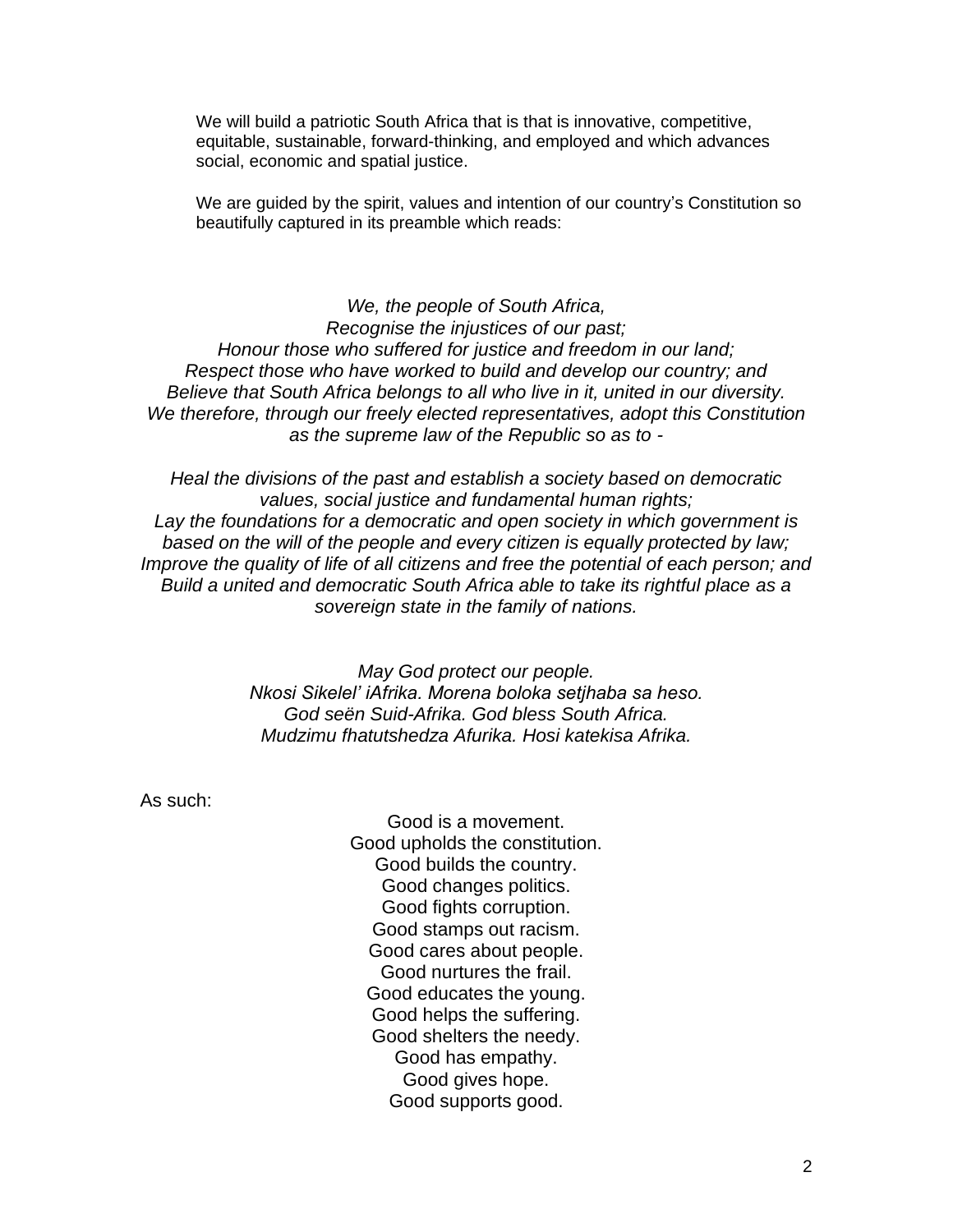## **OBJECTIVES:**

- 5. To achieve these objectives **GOOD** shall:
	- 5.1. Maintain its registration as a political party under the laws of the Republic of South Africa;
	- 5.2. Adhere to and promote the values contained in the Constitution of the Republic of South Africa, and in this document;
	- 5.3 Promote and advocate for a more **equitable South Africa** where citizens and residents are able to access and use the rights afforded to them in terms of the constitution.
	- 5.4 Promote the values of **truth**, **trust, equity, social justice, solidarity, sustainability and service** in South Africa and to give life to these value within our communities.
	- 5.5 Champion the **social, economic** and **cultural rights** that every South African is entitled to.
	- 5.6 To **fight for** and bring about a South Africa that is **equitable and just** and **where no-one is left behind.**
	- 5.7 To ensure all citizens a **free and just life**, rights have to be actively promoted and implemented.

## **GOOD VALUES:**

Our Members and Supporters subscribe to the following GOOD values:

6.1 **TRUTH:**

Politics as usual has earned a reputation for profound dishonesty and an immunity from the truth.

Leadership is a privilege. It is a privilege we will never abuse. We will lead in truth. Even when the truth is not popular.

## 6.2 **TRUST:**

Trust is something that is earned through truth. Our pledge is to be truthful and trustworthy.

## 6.3 **EQUITY:**

South Africa remains a state of deep-rooted inequalities. Despite progress, democracy hasn't reversed that. Equity is an outcome of addressing inequality.

## 6.4 **JUSTICE:**

The centuries of oppression and exclusion that is our country's history still linger today.

We believe in a South Africa built on spatial, social, economic and environmental justice.

## 6.5 **SOLIDARITY:**

We recognise the critical bonds that exist between us. This is the foundation of our society.

The progress and success of the country that we share, that we call home, depends on strengthening these bonds.

## 6.6 **SUSTAINABILITY:**

The world's climate is changing faster than scientists initially expected. We are consuming and destroying the natural resources that give us life.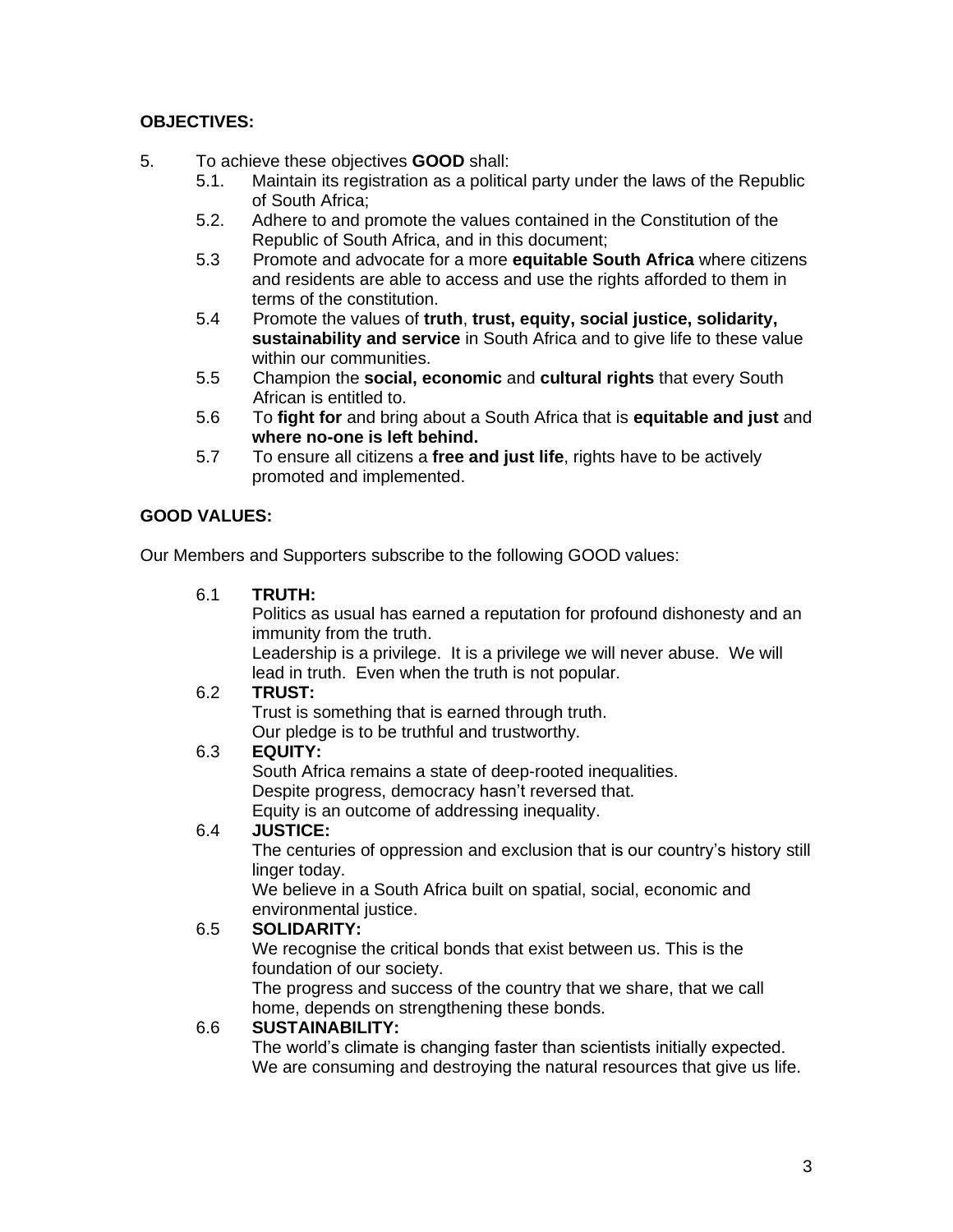If we do not act, now, our environment will not be able to sustainably and reliably provide us with the homes, food and water that we and our children will need.

### 6.7 **SERVICE:**

Public service is service of the public. Political power must embody the privilege to serve, not to be served.

### **STATUS, LEGAL PERSONALITY AND POWERS**

- 7. The movement is a body corporate with perpetual succession and shall be capable of suing and being sued.
- 8. The leader may nominate a delegate to act on it's behalf in all litigation and take steps and do all things as he/she may deem necessary in this regard.
- 9. The abovementioned authority may be delegated to any member of the movement or legal representative in writing.

## **POLICY**

10. Subject to Clause 11, the highest policy making body shall be the National Conference in session.

## **PARTY LEADERSHIP & DECISION MAKING**

- 11. The movement has been established as **GOOD** on 18 November 2018.
	- 11.1. The movement intends to contest for seats in the 2019 National and Provincial Government elections and this Constitution shall be the movement's first constitution, subject to amendment at the first National Conference of the movement.
	- 11.2 An inaugural National Leadership Committee will be established amongst the movement's initial members.
	- 11.3 The National Leadership Committee (NLC) will comprise:
		- 11.3.1 Leader
		- 11.3.2 Secretary-General
		- 11.3.3 National Chairperson
		- 11.3.4 Policy Officer
		- 11.3.5 Elections Organiser
		- 11.3.6 National Organiser
		- 11.3.7 A Media Officer
		- 11.3.8 National Treasurer
		- 11.3.9 Deputy National Chairperson
		- 11.3.10 Deputy National Organiser
		- 11.3.11 Deputy Elections Organiser
		- 11.3.12 At least 3 delegates from each of the nine (9) provinces, including any of the positions set out in this clause.
		- 11.3.13 Additional Members co-opted by the NLC as and when required for specific skill required
	- 11.4 The NLC will be the decision making body of the movement until such time as the first National Conference has been convened.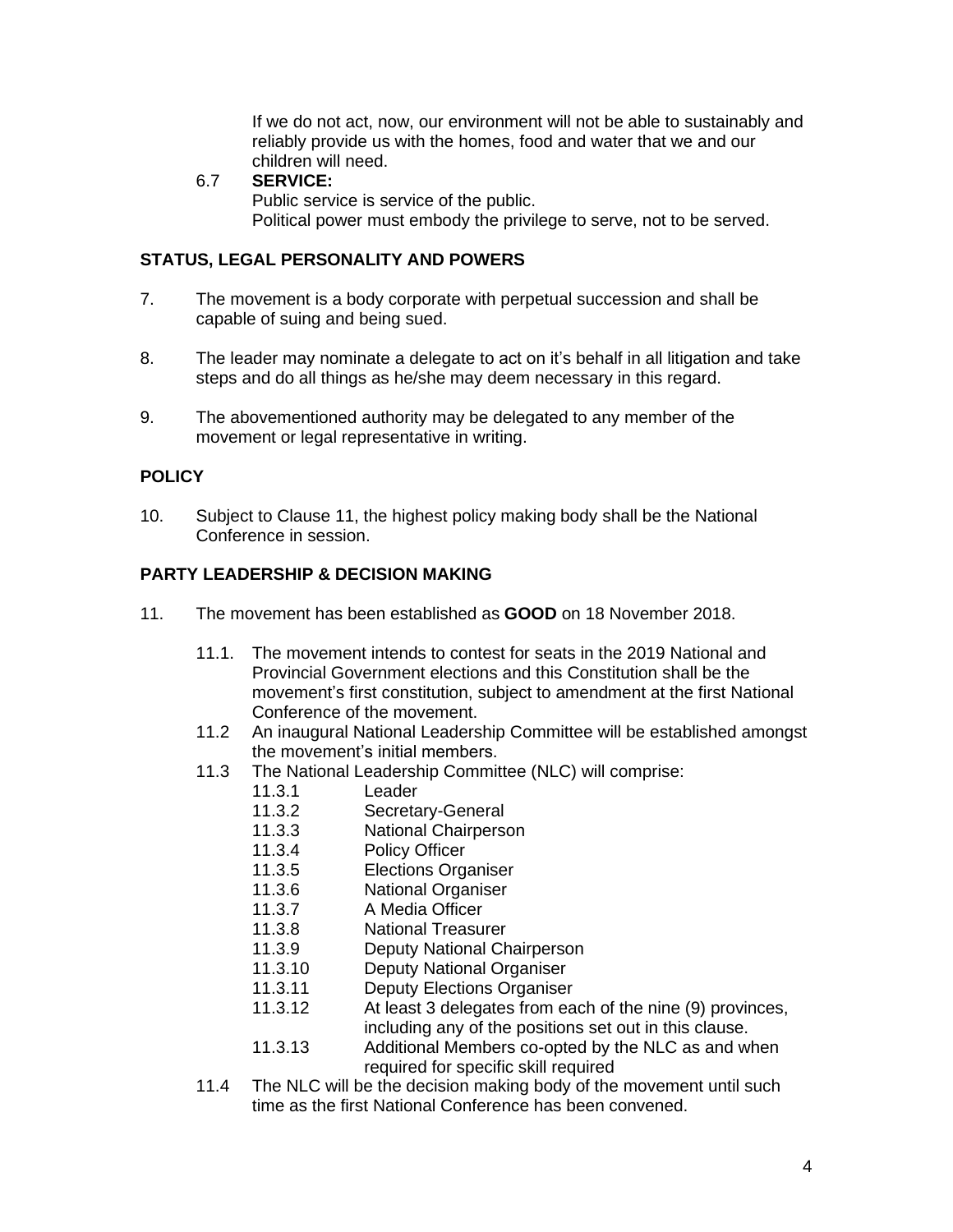- 11.5 The NLC shall have all the powers and functions required to give effect to this Constitution and to achieve the aims and objectives of the movement.
- 11.6 The NLC will convene the first National Conference within twenty four months of the date of the 2019 National and Provincial Elections.
- 11.7 The NLC shall have the powers to establish interim provincial coordinating committee and to appoint members to act in those committees.
- 11.8 The NLC shall have the power to establish a Membership and Supporters Screening Committee to verify applications.
- 11.9 The NLC shall have the power to remove and replace its members from time to time.

## **MEMBERSHIP**

- 12. Membership shall be open to all South African citizens who are 16 years or over, and who:
	- 12.1 Subscribe to the aims and principles contained in the Constitution of the Republic of South Africa;
	- 12.2 Subscribe to the aims, objectives, values and policies of the movement;
	- 12.3 Undertake to abide by the Constitution of the movement;
	- 12.4 May not be a member of any other Party;
	- 12.5 Apply to be a member of the Party;
	- 12.6 Membership shall be valid until a member resigns or their membership is terminated.

## **APPLICATIONS FOR MEMBERSHIP**

- 13. Persons wanting to become members of the movement shall:
	- 13.1 Apply in a prescribed manner as determined by the NLC from time to time;
	- 13.2 Membership shall be free;

## **NOTIFICATION OF ACCEPTANCE**

14. Successful applicants may be notified of their acceptance by the NLC or a delegated official.

## **TERMINATION OF MEMBERSHIP**

15. A member who repudiates the Constitution of the movement, joins another party, canvassed for or who assists or associates with the establishment of another party automatically terminates his membership with the movement.

Or when: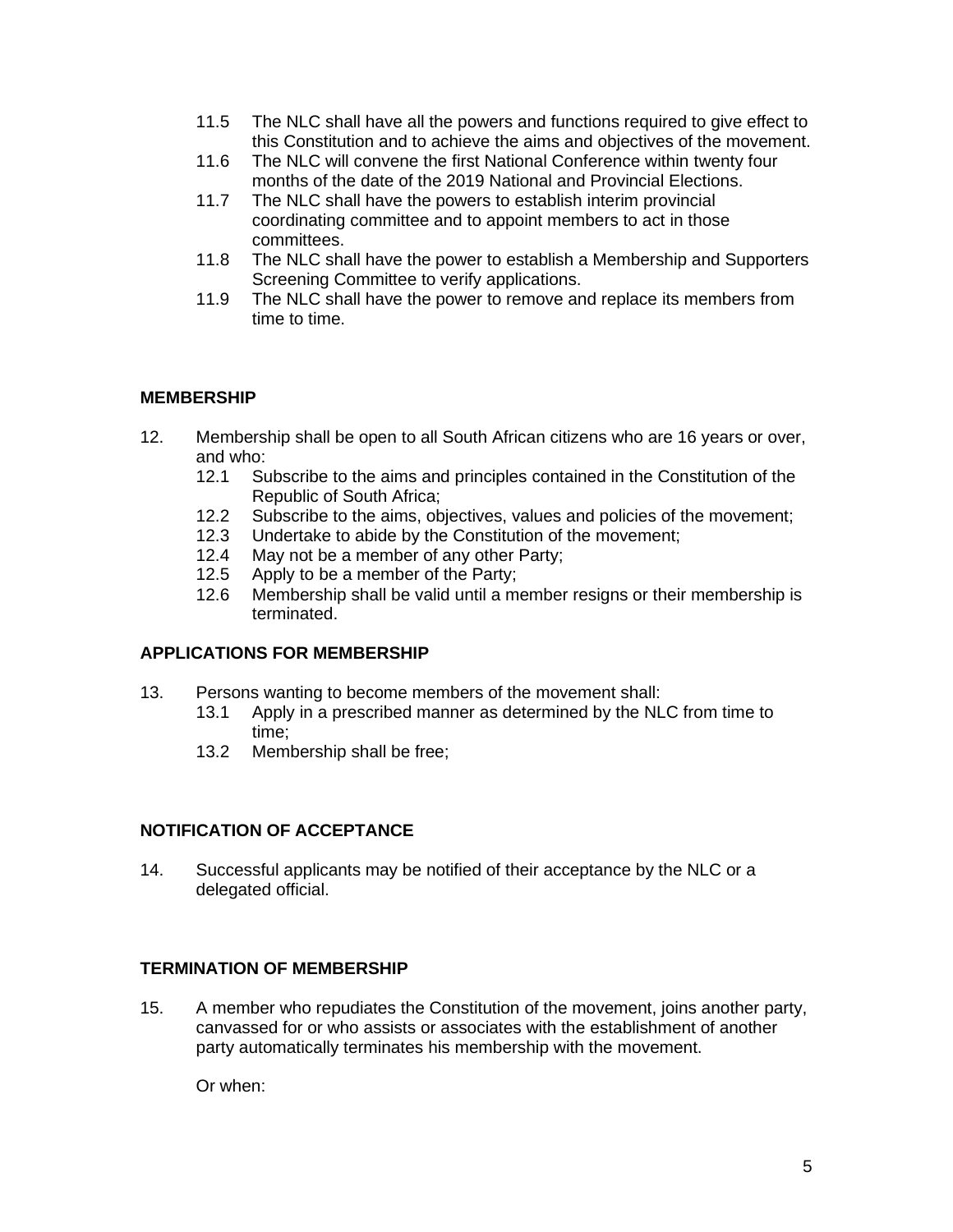- 15.1. He/She resigns in writing or orally, addressed to any structure of the movement.
- 15.2. His/her membership has been terminated in terms of any provisions of this Constitution.
- 15.3. Stands or accepts nomination against an official candidate of the movement in any public election.
- 15.4. Canvasses Party Members to resign from the movement.
- 15.5. Canvasses Party Members to join or support another Party.

## **SUSPENSION OF MEMBERSHIP**

16. The Leader or NLC may at any time suspend the membership of any person who is suspected of having transgressed the provisions of this constitution or is in breach of any rule in the Code of Conduct.

## **MEMBERS, SUPPORTERS & THE DIGITAL WORLD**

- 17. Only members can serve on representative and other structures of the movement and be public representatives of the movement.
- 18. If the membership of a public representative is terminated, he/she ceases to be a member of the movement and the relevant authorities must be notified of the vacancy which has arisen.
- 19. Movement members may as far as possible hold only one leadership position in the structures.
- 20. The movement embraces a new and modern culture of politics a culture of virtual and digital engagement and activity.
- 21. The NLC will establish a digital platform for members to participate in the movement's activities through digital structures.
- 22. The NLC shall from time-to-time determine whether digital structures will be established in provincial or other formations.
- 23. Digital structures will provide members with the opportunity to be actively involved in the activities, policy discussions and campaigns of the movement
- 24. The movement will also maintain a data-base of supporters who register with the movement for the purposes of receiving information, communication or assisting the movement with its activities.

## **ROLES & FUNCTIONS**

25. The NLC will establish a management committee to run the day to day affairs of the movement known as the National Management Committee (hereinafter referred to as the NMC).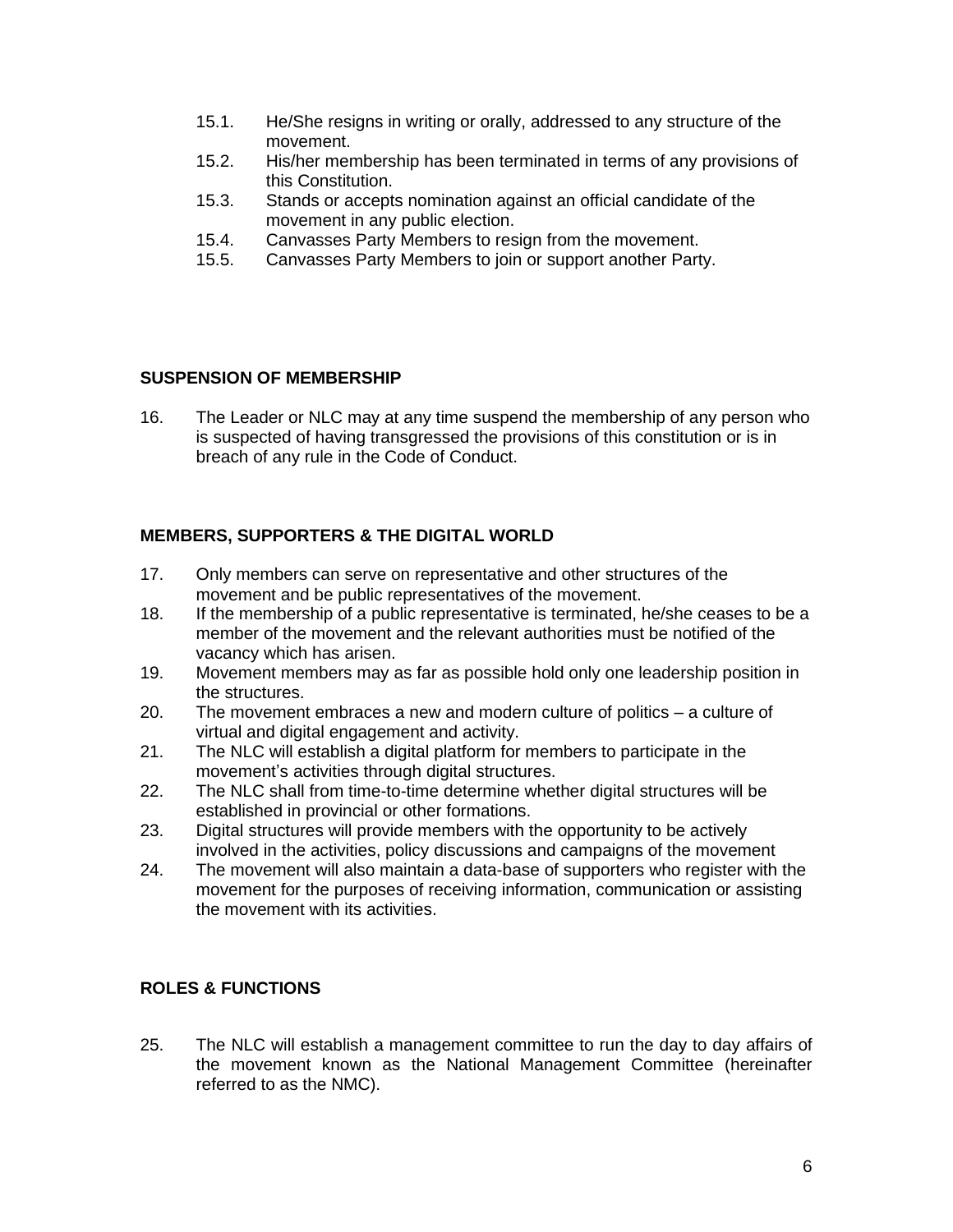- 26. The NMC shall consist of:
	- 26.1 Leader
	- 26.2 National Chairperson
	- 26.3 Secretary-General
	- 26.4 National Treasurer
	- 26.5 National Organiser
- 27. Leader shall:
	- 27.1 Assist in building the movement Nationally with the National Organizer*.*
	- 27.2 Assist with fundraising
	- 27.3 Seek international links with like minded organizations in order to build the movement profile.
	- 27.4 Represent the movement in the media on national issues, in response to other national leaders and on matters that have a national effect on the movement;
	- 27.5 Refer complaints regarding any matters to the structures of the movement for resolution;
	- 27.5 Develop a succession Plan for the movement;
	- 27.6 Develop women and young leaders and ensure that they participate fully in the leadership and activities of the movement
	- 27.7 Prepares regular reports for the NLC;
	- 28. National Chairperson shall:
		- 28.1 In consultation with the National Organizer, be responsible for convening and organizing the Conference;
		- 28.1 Co-ordinating NLC meetings;
		- 28.3 In conjunction with the Secretary General draw up the agenda and minutes of the NLC meetings;
		- 28.4 At every NLC meeting, ensure that a quorum is present, motions are cleared before voting begins, matters are dealt with in strict order, that the will of the majority is expressed, and that right of members to express their opinion is protected.
		- 28.5 Rule a motion or amendment out of order if contrary to procedure;
		- 28.6 Ensure that there is no digression from the subject under discussion.
		- 28.7 Assist with movement building.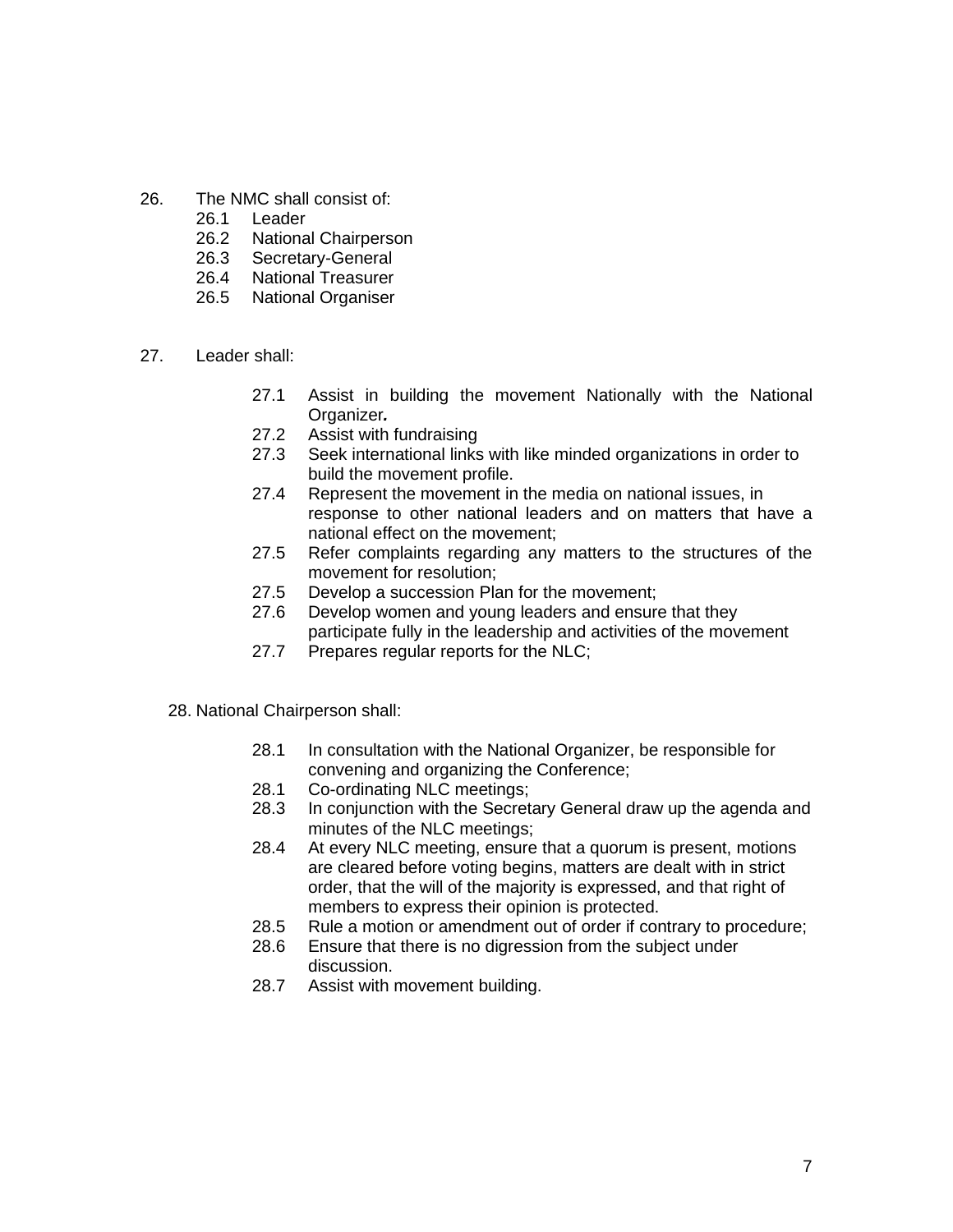- 29. Secretary-General shall:
	- 29.1 Be responsible for the administrative function of the movement;
	- 29.2 Be responsible for Political Education of all structures;
	- 29.3 Facilitate the implementation of decisions taken by the NLC and the Conference;
	- 29.4 Assist in building of movement structures;
	- 29.5 Assist the Chairperson in preparing for the Conference and NLC meetings;
	- 29.6 Prepare regular reports to the NLC;
	- 29.7 Keep the minutes of the Conference and the NLC, as well as other relevant records of the movement;
	- 29.8 Conduct the correspondence of the NLC and sent out notices of all conferences and meetings held at national level.
	- 29.9 Be informed about the latest financial and political developments in the movement, and shall align the financial management accordingly;
	- 29.10 Prepare regular audited financial reports to the NLC;
	- 29.11 Plan and implement national fundraising strategies.
	- 29.12 Assist with policy development and implementation
- 30. National Organizer shall:
	- 30.1 Ensure that all structures of the movement implement the political programmes;
	- 30.2 Assist in movement development and growth;
	- 30.3 Drives the process of organizational development;
	- 30.4 Report possible threats to the Leader
	- 30.5 Manage the movement membership database;
	- 30.6 Identify and develop target areas for growth
	- 30.7 Assess and verify movement structures;
	- 30.8 Assess growth of the movement;
	- 30.9 Supervise Provincial committees, if any;
	- 30.10 Arrange program of visits to all Provinces for the National Leader;
	- 30.11 Assist in the development of digital structures
	- 30.12 Prepare regular reports for the NLC.
- 31. National Policy Convener shall:
	- 31.1 Collect, organize and disseminate policy issues to different Members and supporters;
	- 31.2 Work closely with national researchers to establish new policy and verify existing policy;
	- 31.3 Compile policy booklet for distribution to members and supporters;
	- 31.4 Organize and oversee policy workshops in conjunction with the National Organiser;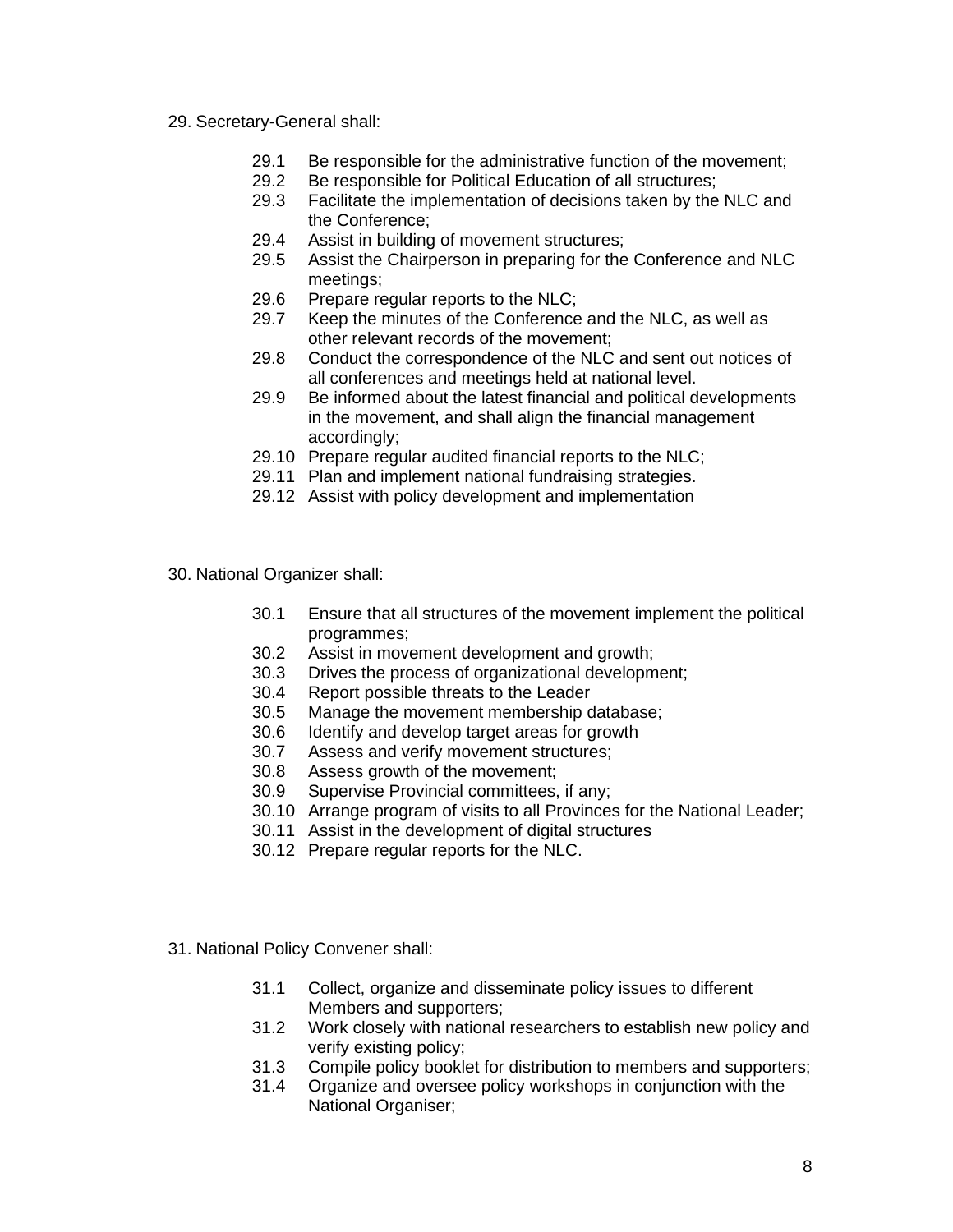- 31.5 Ensure that Party policies are implemented in National, Provincial and Local governments
- 31.6 Prepares regular reports for the NLC*;*

32. NMC Shall:

- 32.1 Implement any decisions taken at the NLC meetings;
- 32.2 Prepare regular reports for the NLC;
- 32.3 Assist generally with the day to day affairs of the Party on National level.
- 32.4 Keep minutes of meetings held.
- 32.5 All decisions taken by the NMC must be reported to the subsequent NLC meeting.

#### **CANDIDATE SELECTION FOR PUBLIC OFFICE**

- 33. The NLC shall be the Electoral College, or shall have the power to establish a separate Electoral College, and shall have the right to finalise all representative lists for the purposes of electing members to public office. In the event of a dispute the Leader shall appoint an appeal committee for a final decision. The NLC shall establish a process to deal with any conflict of interest that may arise when a member of the NLC is also a candidate applicant. The Leader shall have the right to finalise candidate lists for the purposes of electing members to public office.
- 34. Approved candidates for any public office must sign and agree to abide by a contract, made between themselves and the NLC, on the agreed basis by which they go forward as candidates.
- 35. This agreement shall contain (but without limiting the terms of the agreements):
	- 35.1 An agreement to uphold and abide by the Constitution of the movement;
	- 35.2 An agreement to promote and abide by the policy of the movement;
	- 35.3 The position concerning leaving the movement; and
	- 35.4 Grievance and disciplinary measures.
	- 35.5 An obligation to make financial contributions to the movement as determined by the NMC and / or NLC.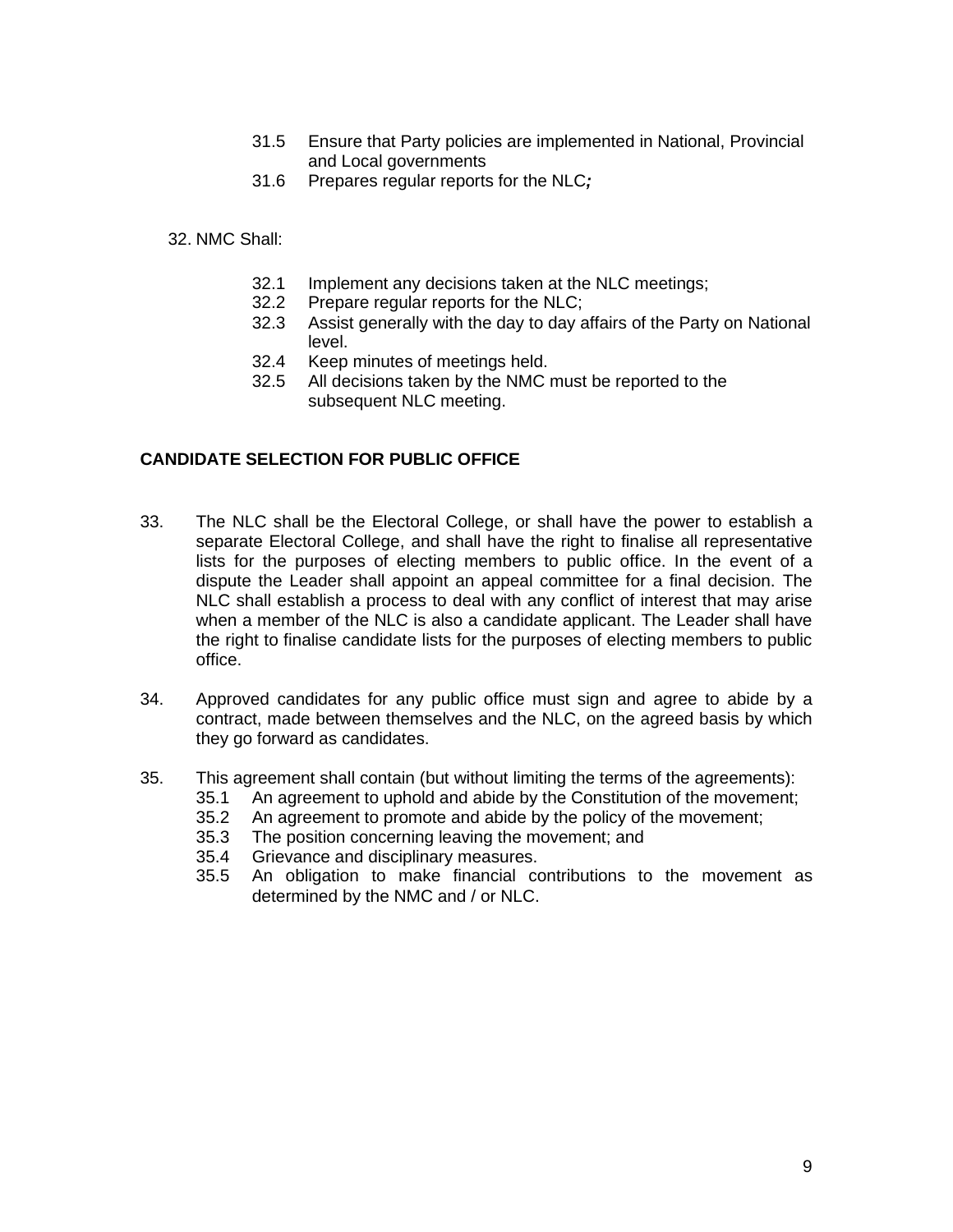### **CONSENSUS DECISION-MAKING**

- 36 All decisions by any committee, working group or any other body overseen by the movement, may be made by consensus. The following procedure apply when reaching consensus:
	- 36.1 A Motion must be tabled in writing
	- 36.2 If consensus on a motion is not achieved after reasonable attempts, a vote can be taken. A motion shall be carried with a 50% + 1 majority of the votes cast. Those who do not agree with the decision may have their objections included in the minutes recorded but shall be bound by the decision taken.

## **CAUCUS**

- 37 The role of Parliamentary Caucus is to organize and co-ordinate the movement's parliamentary activities. The Caucus shall exist for the period that the movement has Members of Parliament
- 38 The Caucus shall comprise:
	- 38.1 The Leader;
	- 38.2 All persons elected as Members of Parliament
	- 38.3 Any representative of the NLC appointed by the NLC and agreed to by Parliamentary Caucus; and
	- 38.4 Such other persons as the National Caucus may appoint as members or as provided for in the Constitution.
- 39 The Caucus shall make such rules for its conduct as it sees fit, in accordance with the objectives of the movement.
- 40 The Leader of the movement and MPs shall be the voting members of Parliamentary Caucus.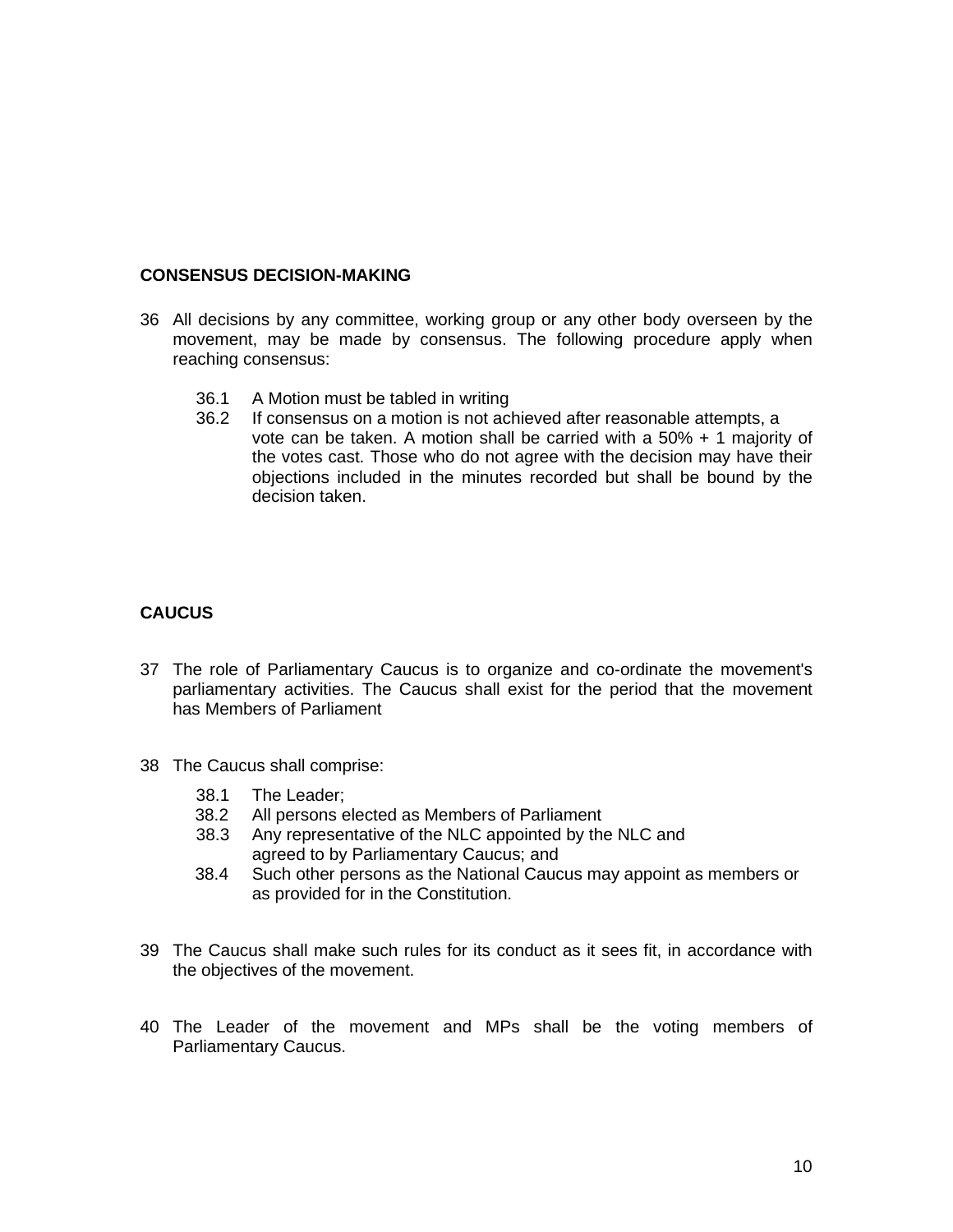- 41 Any movement member may attend a Caucus meeting, subject to the rules contained in the Caucus Agreement.
- 42 Members of Provincial Legislatures and Councillors of Metros, Districts and Local Municipalities of the movement shall also establish Caucuses and shall generally operate and be guided by the practices, policies and rules of the National Caucus.

## **FINANCES**

- 43 The NLC may:
	- 43.1 Open a bank account in the name of the movement and shall have designated signing powers on electronic and other bank documents.
	- 43.2 Receive monies on behalf of the movement; and
	- 43.3 Make payments, whether by electronic transfer, cheque or by any other means.
- 44 The National Treasurer shall act at the direction of the NMC. At the first meeting of the NMC it will decide by resolution on the following matters:
	- 44.1 How money will be received by the movement;
	- 44.2 Who will be entitled to produce receipts;
	- 44.3 How expenditure commitments will be budgeted for by the movement
	- 44.4 What bank accounts will operate for the ensuing year, including the purposes of and access to accounts;
	- 44.5 Who will be allowed to authorize the production of cheques and the identities of cheque signatories and who will be entitled to authorize electronic payments;
	- 44.6 Who will be allowed to authorize the ordering of goods and services;
	- 44.7 Investment of money by the movement, including what type of investment will be permitted; and
	- 44.8 The type and frequency of financial reporting required during the year.
	- 44.9 The NMC may invest surplus funds as it sees fit, if the investment does not conflict with the movement's objectives.
- 45. The NMC may delegate any of the Treasurer's functions to any person as it sees fit.
- 46. Treasurer's report must be prepared and all books and records kept must be completed and up-to-date for presentation at the Conference, according to acceptable accounting principles.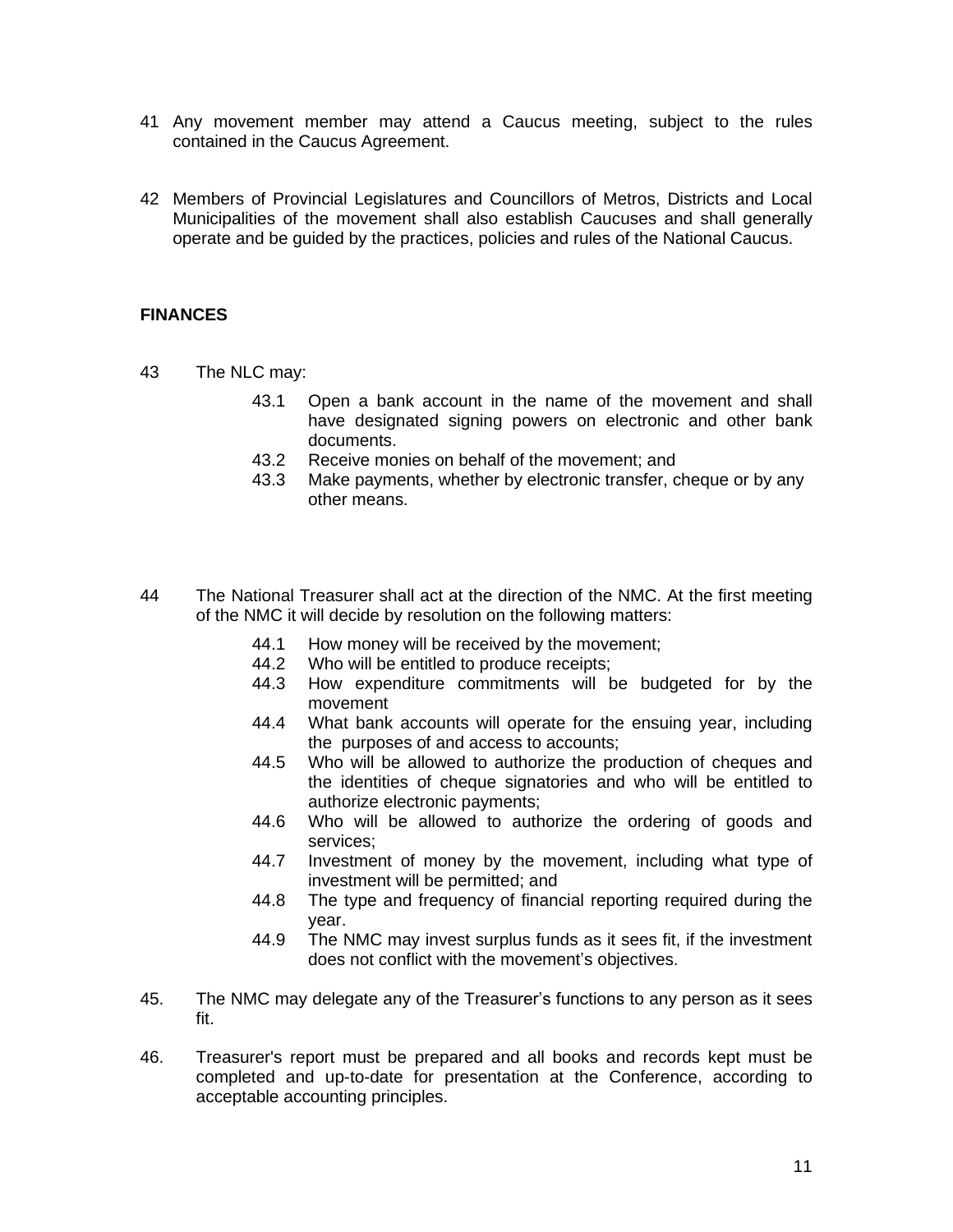## **AMENDMENTS TO THE CONSTITUTION**

47. The NLC shall have the right to amend the Constitution which shall remain in effect until the Conference.

## **DISSOLUTION**

- 48. 75% of the members entitled to vote at the Conference of the movement may resolve that the movement be dissolved, and may also direct the method of disposing of the assets and property of the movement after its dissolution, and matters incidental thereto.
- 49. A notice of the resolution and its confirmation shall be sent to all parties and institutions required in law to be notified.
- 50. The property of the movement shall upon dissolution be transferred to such political parties or societies having objectives similar to those of the movement within South Africa.

## **51. CODE OF CONDUCT**

#### **51.1. PREAMBLE**

51.1.1 In order to ensure that the representatives / members fulfill their obligations to the movement and that the movement realises the principles which the electorate endorsed and that the movement thus serves its constituency, the following Code of Conduct is established.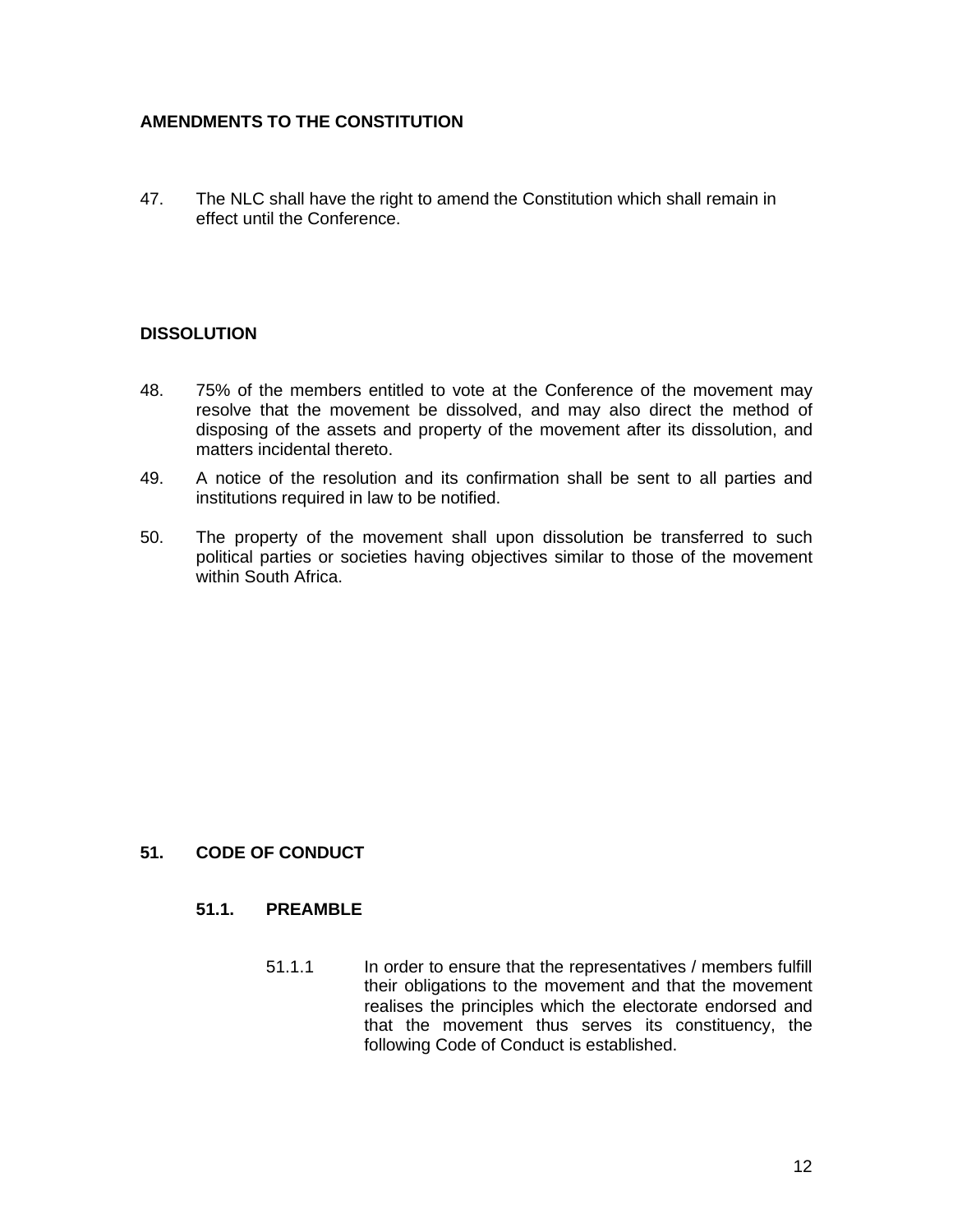- 51.1.2 The movement has and shall canvass for support and shall strive to procure the election of its representatives representing the movement and thus its representatives at various forums, including the National and Provincial Legislatures and local government councils.
- 51.1.3 It is accordingly necessary to ensure that the movement has structured mechanisms of accountability to the electorate, and to fulfill the principles of the movement. In fulfilling this representatives must be accountable to the movement and thus to their constituency.

## **51.2. DEFINITIONS**

- 51.2.1 "Forum" means any Local, National, Provincial or National Council of Provinces' office to which a representative may be appointed in order to represent the movement.
	- 51.2.2 "Interest" means any business or other interest which any representative, or any spouse, partner or business associate of such representative, whether business or otherwise, may have in any matter which is relevant to the movement.
	- 51.2.3 "Meeting" means any meeting of:
		- 51.2.3.1 The movement
		- 51.2.3.2 the forum and caucus to which such representative has been elected;
		- 51.2.3.3 Any committee or subcommittee of the movement or the forum.
	- 51.2.4 "Representative" means any member of the movement delegated or nominated to represent the movement in a Public Office.
	- 51.2.5 "NLC" means the National Leadership Committee of the Party.
	- 51.2.6. "Partner" means any spouse or any person who permanently lives with another person as if married.
	- 51.2.7. "Movement" means the Good movement.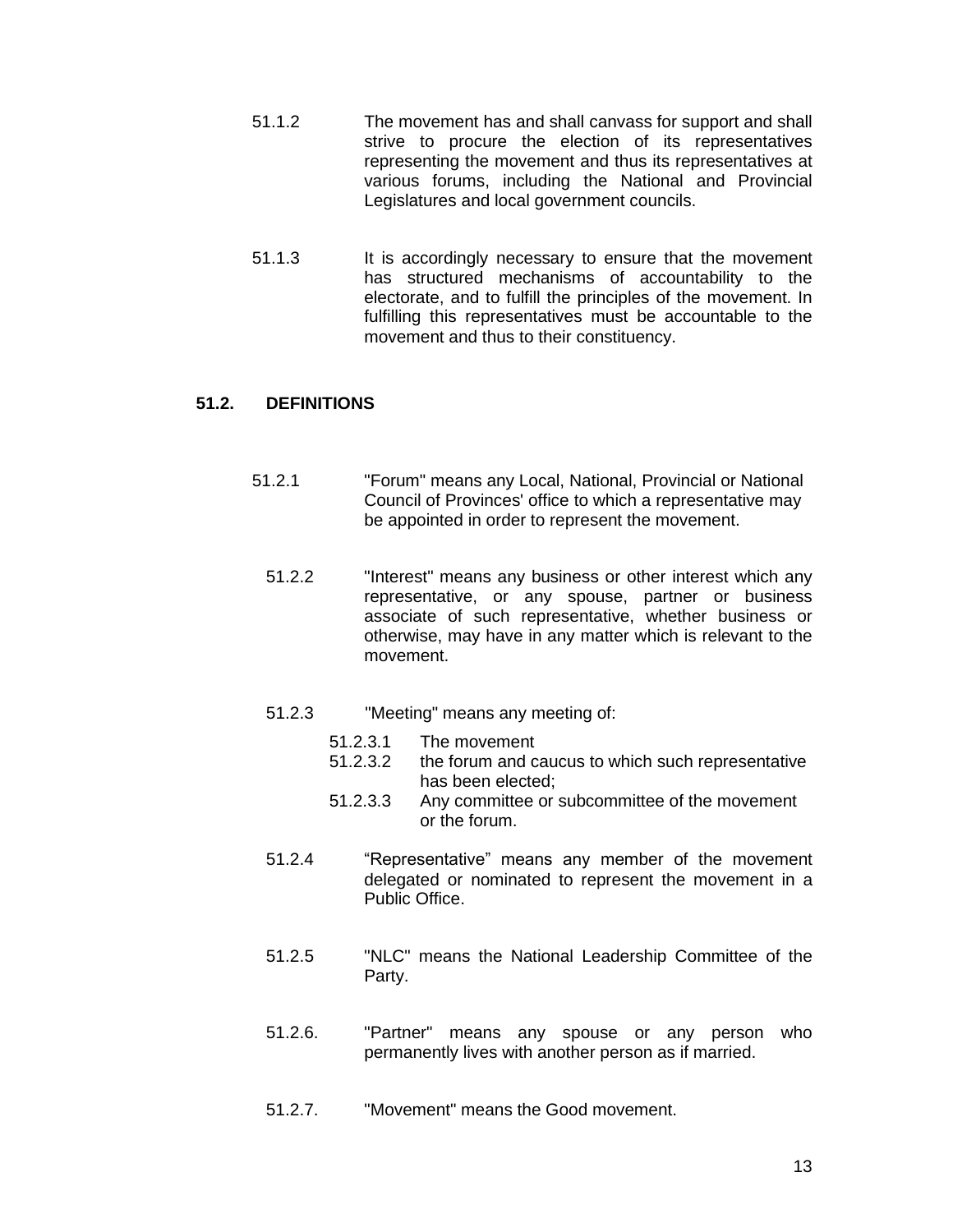51.2.8. "Member" shall mean any person who has complied with the provisions of this constitution with regards to membership

| 51.2.9. | information: | "Privileged or confidential information" includes any                        |
|---------|--------------|------------------------------------------------------------------------------|
|         | 51.2.9.1.    | Determined by the movement or the forum<br>to be privileged or confidential; |
|         | 51.2.9.2     | Discussed in closed session<br>by the movement or the forum;                 |
|         | 51.2.9.3     | Disclosure of which would violate any<br>person's right to privacy; and/or   |
|         | 51.2.9.4     | Declared to be privileged, confidential or<br>secret in terms of law.        |

- 51.2.10 "Gossip" shall have the following meaning:
	- 51.2.10.1 The spreading of malicious reports about the behavior of representatives/or members; 51.2.10.2 The divulging of personal information about representatives/or members; 51.2.10.3 Participating in communications concerning other members and or representatives based on rumor, hearsay or scandalous information; and/or 51.2.10.4 A person who habitually spreads intimate or private rumors or facts about representatives/or members. 51.2.10.5 The indulging into the private life of representatives or members.

## **51.3. NOTIFICATION OF THESE PROVISIONS**

The NLC must ensure that each representative when taking office is given a copy of this Code which must be signed and accepted by the representative concerned, and that a copy of the Code may be made available in every room or place where the representatives meet.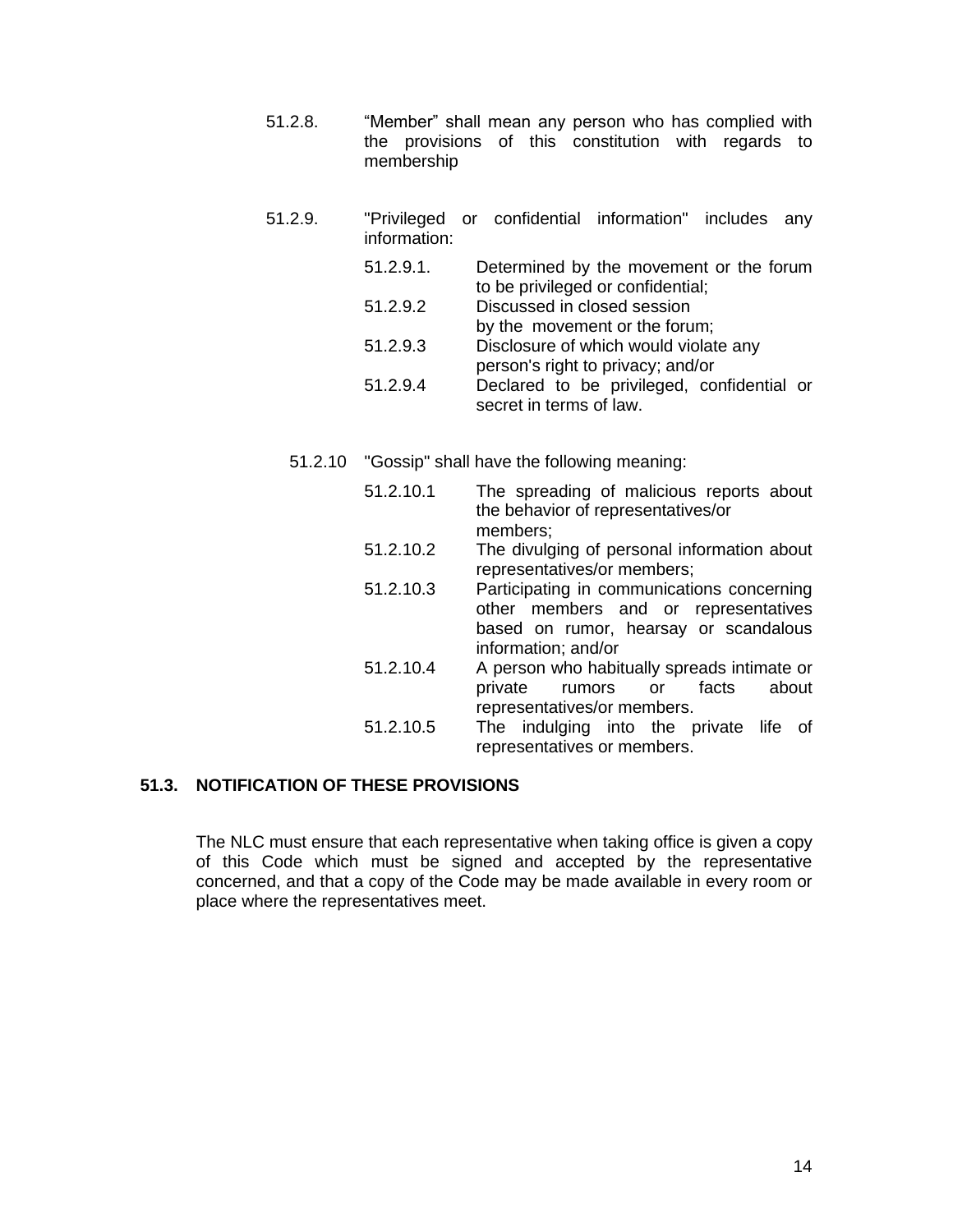## **51.4. GENERAL CONDUCT/ DISCIPLINE OF REPRESENTATIVES AND MEMBERS**

#### 51.4.1 A representative/ member shall:

- 51.4.1.1 Act at all times in the best interest of the movement and in such a way that the credibility and integrity of the movement are not compromised;
- 51.4.1.2 Loyally execute the lawful policies of the movement;
- 51.4.1.3 Perform the functions of office in good faith, diligently, honestly and in a transparent manner;
- 51.4.1.4 Act in such a way that the spirit, purpose and objectives of the movement, including the decisions of the NLC and the Constitution of the movement are promoted;
- 51.4.1.5 Behave at all times in such a manner that his/her actions or conduct is not detrimental to the interest of the movement and does not bring the movement and/or its leadership into disrepute. Without derogating from the aforesaid, may not be a party to any form of gossip and lies.
- 51.4.1.6 Fulfill her/his financial obligations with regards to her/his financial contribution, on a monthly basis. Failure to do so may result in severe penalty.
- 51.4.1.7 Assist relevant structures in movement building
- 51.4.1.8 Act impartially and treat all people equally without favor or prejudice; and
- 51.4.1.9 Perform the functions of office having due regard and respect for the values and principles of non-racialism and non-sexism.

## **51.5. COMMITMENT TO SERVING THE PUBLIC INTEREST**

- 51.5.1 A representative must:
	- 51.5.1.1 Foster a culture of commitment to serving the public.
	- 51.5.1.2 Promote and seek to implement the basic values and principles of the constitution of our country
	- 51.5.1.3 Participate in the activities of the relevant caucus and respective committees and in so doing to promote the Party.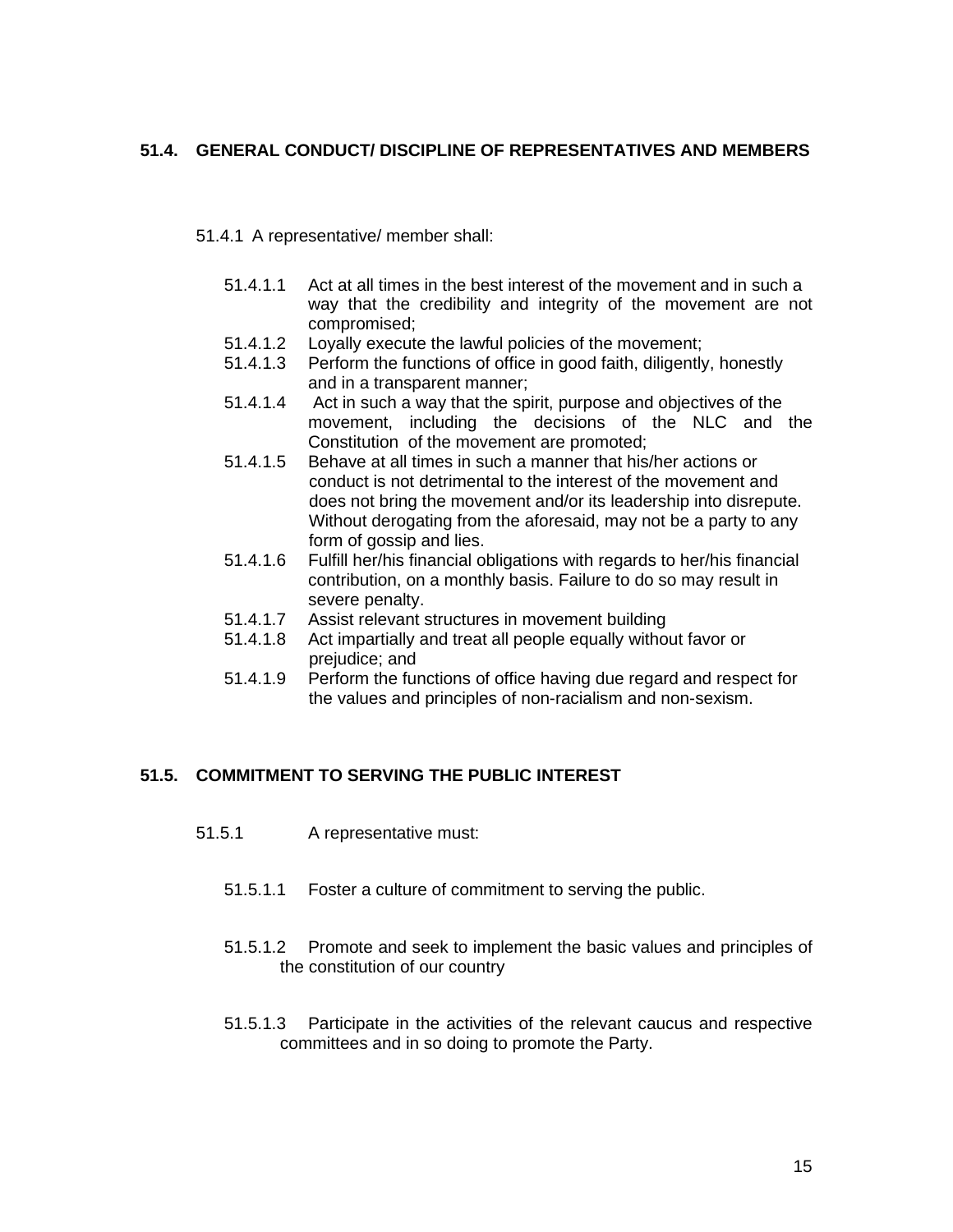### **51.6. ATTENDANCE**

| 51.6.1 | A representative / member must attend every<br>meeting, except when: |
|--------|----------------------------------------------------------------------|
| 51.6.2 | Leave of absence has been duly granted; or                           |
| 51.6.3 | Required in terms of this Code to withdraw.                          |

#### **51.7 SANCTIONS FOR NON-ATTENDANCE**

51.7.1 The movement may impose a fine not exceeding R1000-00 on a representative for:

| 51.7.1.1 | Failing to attend any meeting; or         |
|----------|-------------------------------------------|
| 51.7.1.2 | Failing to remain in attendance at such a |
|          | meeting.                                  |

51.7.2 A representative / member who is absent from three or more consecutive meetings may be removed from office as a representative and/or have his/her membership of the movement suspended or terminated.

## **51.8 DISCLOSURE OF INTERESTS**

- 51.8.1. A representative must:
	- 51.8.1.1 Make full and complete disclosure to the movement and/or any forum to which s/he is appointed of any direct or indirect personal or private financial interest; and
	- 51.8.1.2 Withdraw from the proceedings of the movement or the forum when that matter is considered, unless the movement or the forum decides that the representative's direct or indirect interest in the matter is trivial or irrelevant.
- 51.8.2. This section shall also apply to an interest or benefit which a representative, or a spouse, partner, business associate or close family member, has or acquires in common with other members of the public in general.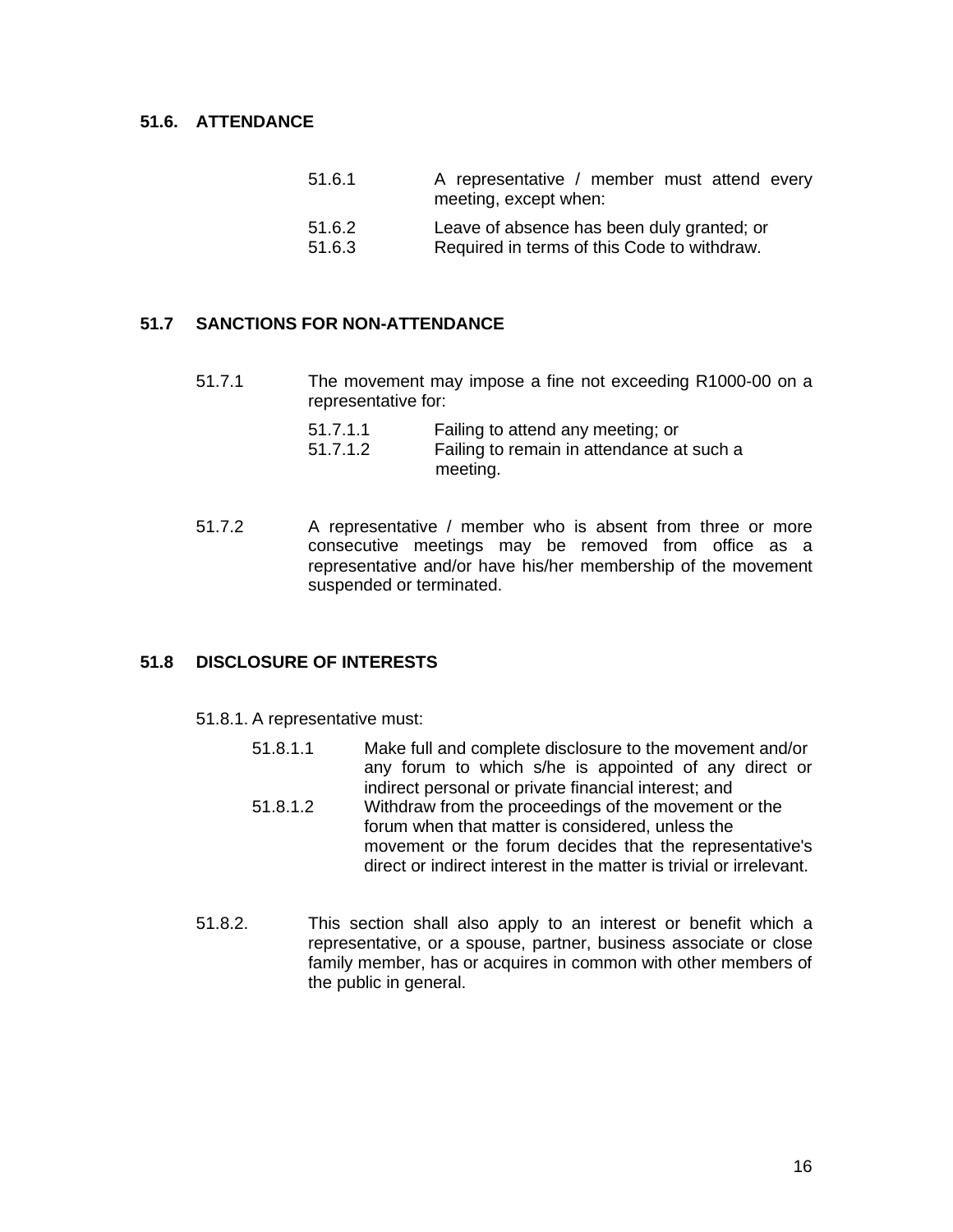#### **51.9. PERSONAL GAIN**

- 51.9.1. A representative may not use the position or privileges of a representative, or confidential information obtained as a representative, for private gain or to improperly benefit himself or any other person.
- 51.9.2. Except with the prior consent of the movement and/or the forum, a representative may not:
	- 51.9.2.1 Be a party to or beneficiary under a contract for the provision of goods or services to the movement or the forum; or perform any work for and/or on behalf of the movement or the forum.
	- 51.9.2.2 Obtain a financial interest in any business of the movement or the forum; or
	- 51.9.2.3 For a fee or other consideration appear on behalf of any other person before the forum.

## **51.10. DECLARATION OF INTERESTS**

- 51.10.1 When elected or appointed, a representative must within 30 days declare in writing on the prescribed form, to the NMC the following financial interests held by that representative:
	- 51.10.1.1 Shares and securities in any company;
	- 51.10.1.2 Membership of any close corporation;
	- 51.10.1.3 Interest in any trust;
	- 51.10.1.4 Directorships;
	- 51.10.1.5 Partnerships;
	- 51.10.1.6 Other financial interests in any business undertaking;
	- 51.10.1.7 Employment and remuneration;
	- 51.10.1.8 Interest in property;
	- 51.10.1.9 Pension; and
	- 51.10.1.10 Subsidies, grants and sponsorships by any organization.
- 51.10.2 Any change in the nature or detail of the financial interests of a representative must be declared in writing to the NMC annually.
- 51.10.3 Gifts and hospitality from a source other than a family member or permanent companion received by a representative above the amount of R350.00 must also be declared to the NMC.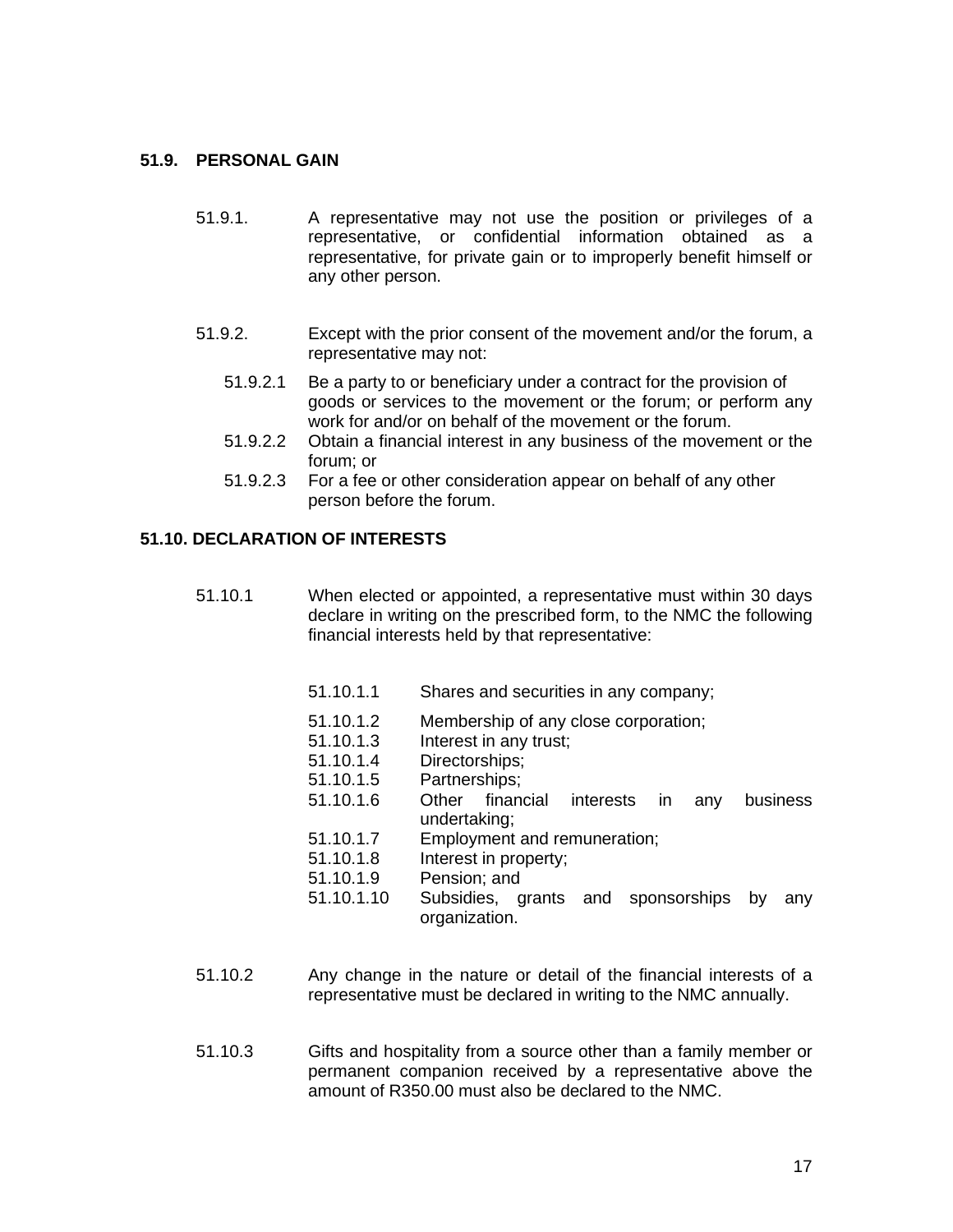51.10.4 The NMC must determine which of the financial interests may be made public having regard to the need for confidentiality and the public interest for disclosure.

## **51.11 FULL-TIME REPRESENTATIVES**

- 51.11.1 A representative who is according to the Legislation a full-time representative may not undertake any other paid work except with the consent of the NMC which consent shall not unreasonably he withheld.
- 51.11.2. Failure to comply with the provisions of clause 51.11.1. shall result in disciplinary measures against the representative / member concerned.

## **51.12. REWARDS, GIFTS AND FAVORS**

- 51.12.1. A representative may not request, solicit or accept any reward, gift or favor for:
- 51.12.1.1 Voting or not voting in a particular manner on any matter before the movement or a forum;
- 51.12.1.2 Persuading the movement or the forum in regard to the exercise of any power, function or duty;
- 51.12.1.3 Making any representation to the movement or a forum; or
- 51.12.1.4 Disclosing privileged or confidential information of the Party and/or the forum.

## **51.13. UNAUTHORISED DISCLOSURE OF INFORMATION**

A representative may not without the permission of the movement or the forum disclose any privileged or confidential information of the movement or the forum to any unauthorized person or members of the Media.

## **51.14. INTERVENTION IN MOVEMENT BUSINESS**

- 51.14.1 A representative may not, except as provided by law:
	- 51.14.1.1 Interfere in the management or administration of any of the affairs of the movement unless duly mandated to do so;
	- 51.14.1.2 Give or purport to give any instruction to any employee of the movement except when authorized to do so
	- 51.14.1.3 Obstruct or attempt to obstruct the implementation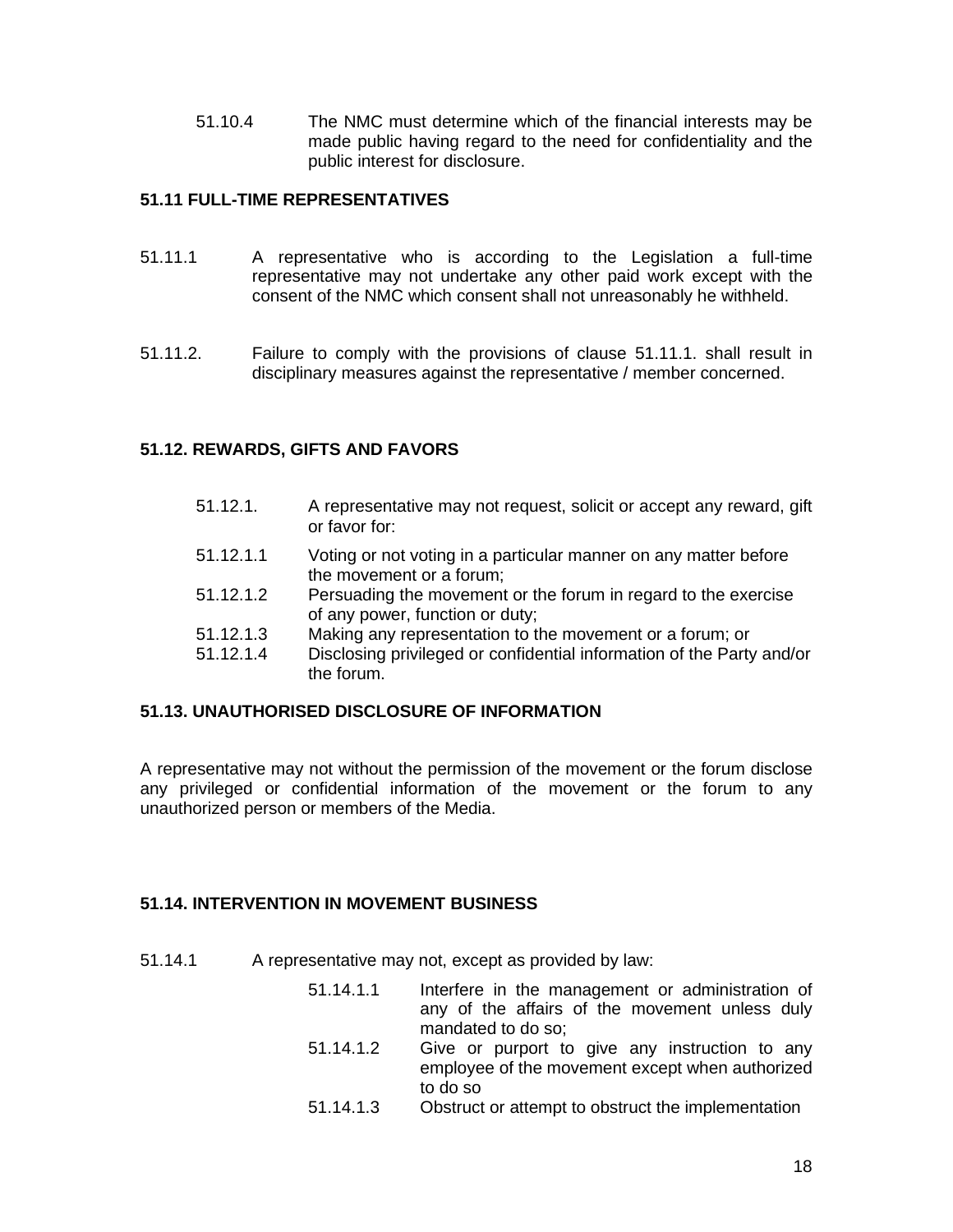of any decision of the movement or a committee of the movement;

- 51.14.1.4 Encourage or participate in any conduct which would cause or contribute to maladministration in the movement; or
- 51.14.1.5 Hold any Press Conference or make any statement in the Press which has not been authorized by the movement or without having first obtained approval from the NMC to do so.

#### **51.15. PROPERTY**

A representative may not use without prior permission, take, acquire or benefit from any property or asset owned, controlled or managed by the movement to which that representative has no right.

#### **51.16. REPRESENTATIVE IN ARREARS**

A representative shall not be in arrears to the movement for monies due to the movement for a period longer than 3 months, and his/her membership shall automatically terminate if he/she does not comply with the provisions hereof

#### **51.17. DUTY OF REPRESENTATIVES**

If any representative, on reasonable suspicion, is of the opinion that a provision of this Code has been breached, such person must forthwith report such breach to the NMC.

### **51.18 SEXUAL HARASSMENT**

- 51.18.1 The occurrence of Sexual Harassment intrudes on the fundamental human rights of a person and contravenes the South African Constitution; this in turn challenges the integrity of the movement.
- 51.18.2 Sexual Harassment is all forms of conduct, of a sexual nature, that is unwelcome and unsuitable, and can be offensive, humiliating or intimidating, with a possible negative effect on the working environment Sexual Harassment can include physical, verbal or non-verbal actions and includes a vast range of circumstances, from offensive gestures to rape.
- 51.18.3 VERBAL FORMS: Querying a person's sex life, telephone calls, emails SMS's with a sexual suggestion, incessant offensive or chauvinist jokes/comments, undesirable propositions for dates, comments concerning a person's appearance, or anything of a similar nature.
- 51.18.4 NON-VERBAL FORMS: Gestures with a sexual connotation, goggling, repeated undesired flirtation, or anything of a similar nature.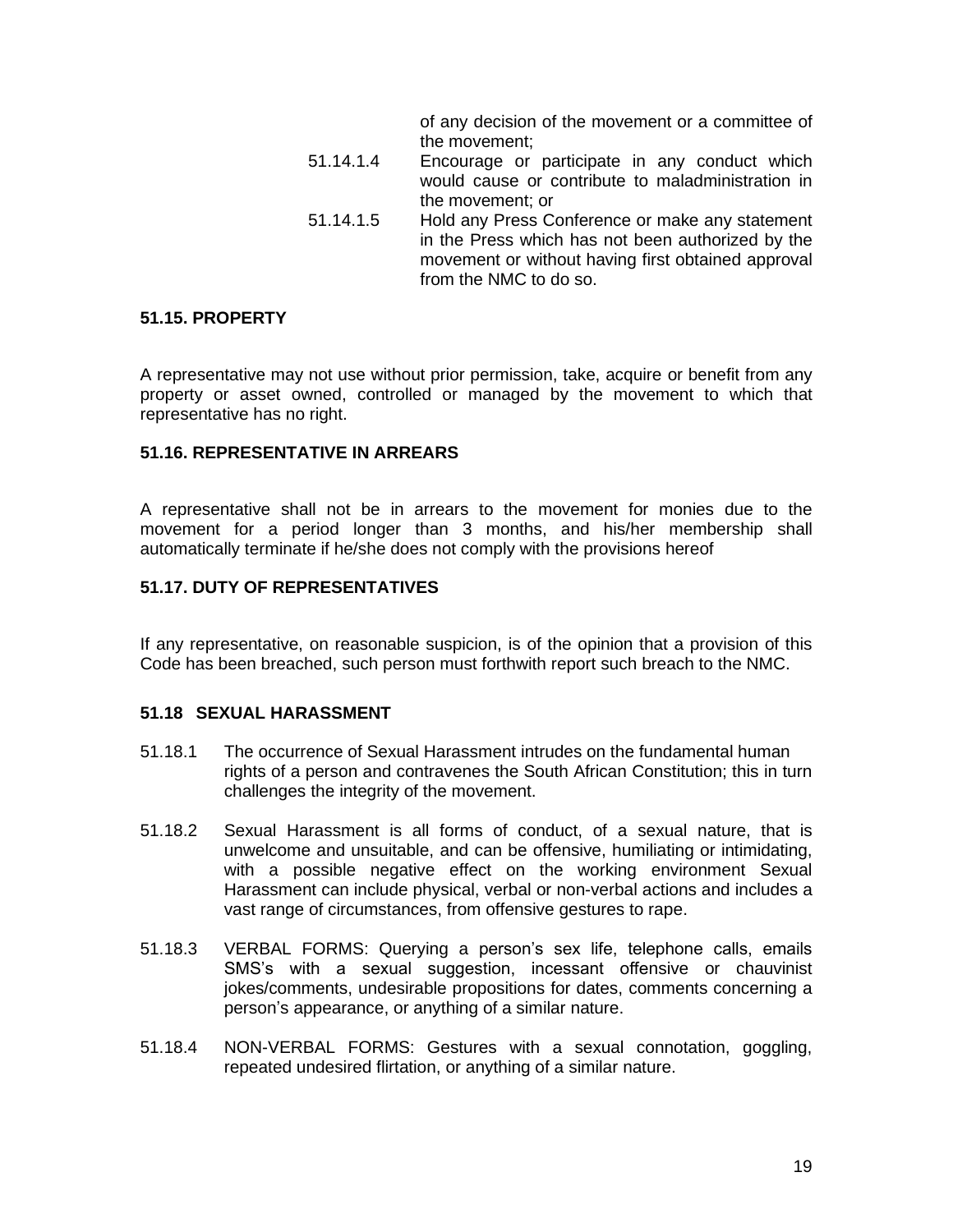- 51.18.5 VISUAL FORMS: Displaying pornographic photos, cartoon, objects, or anything of a similar nature that creates a hostile environment.
- 51.18.6 PHYSICAL FORMS: Unwelcome contact through patting, stroking, pinching, petting, kissing, pawing, assault, molesting and rape, or anything of a similar nature.
- 51.18.7 QUID PRO QUO FORMS: Sexual bribery such as, the promise of a promotion in return for sexual favors and sexual extortion such as, refusing to promote a person if they do not consent to sexual favors. This includes, but is not restricted to all person using any of these methods to achieve promotion.
- 51.18.8 Equally men and women may be the victims of sexual harassment. Sexual harassment may happen in the same way between members of the same sex as between members of the opposite sex. The perpetrators may be senior, equal or junior in position.
- 51.18.9 All members / representatives / staff shall abide by the Sexual Harassment Policy / Code as a adopted by the NLC. The policy shall define all forms of offensive conduct in the respect of sexual harassment.
- 51.18.10 Failure to comply with shall result in disciplinary procedures.

#### 51.19 **RACISM**

- 51.19.1 The movement champions a racism free society.
- 51.19.2 Any member or representative who makes a racist remark, commits a racist comment to writing, posts a racist remark on any social media platform, sends a racist comment by way of any electronic communication medium, makes or repeats a racist "joke" violates the fundamental values of the movement and commits a breach of this code of conduct.
- 51.19.3 Any member or representative who witnesses a racist incident committed by another member or representative shall be obliged to immediately correct that racist conduct and report the incident to the NMC.
- 51.19.3 Any complaint about racism committed by a member or representative must be referred to the NMC without delay.

## 51.20 **DISCRIMINATION AND INTOLERANCE**

- 51.20.1 The movement is a champion of the South African Constitution and promotes a South Africa free from discrimination and intolerance.
- 51.20.2 Any member or representative who discriminates against any person on the basis of his or her gender, religion, sexual orientation, culture, age, language or disability violates the fundamental values of the movement and commits a breach of this code of conduct.
- 51.20.3 Any complaint about discrimination or intolerance committed by a member or Representative must be referred to the NMC without delay.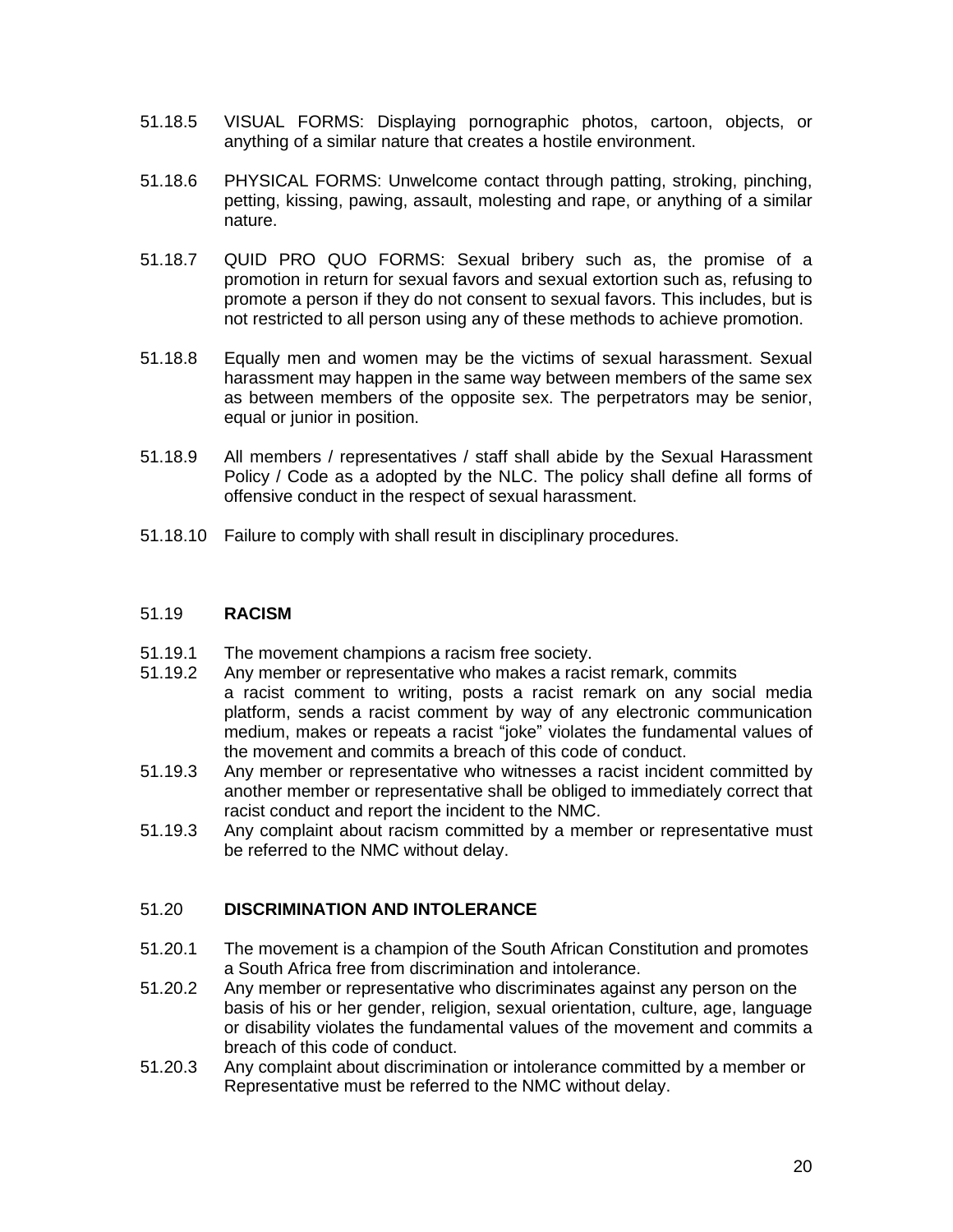# **52. BREACHES OF THE CODE**

Any representative / member who commits any of the following acts shall be deemed to have committed a breach of the rules, provisions or policies of the movement:

- 52.1 Committing any offence in respect of which criminal charges are laid against such person;
- 52.2 Failing to obey or properly comply with any competent instruction from movement or any of its officials authorized to give such order;
- 52.3 Conducting himself/herself in such a way as would be calculated or likely to lower the esteem of in which the movement is held by the public.
- 52.4 Collecting funds for the movement when not authorized to do so;
- 52.5 Instituting false charges against any movement member
- 52.6 Making unauthorized statements to the media.
- 52.7 Disclosing confidential information to opposition parties or unauthorized persons.
- 52.8 Conducting himself/herself in a manner unbecoming a member of the movement.
- 52.9 Failing to attend movement and caucus meetings without good cause.
- 52.10 Voting against an agreed movement caucus position.
- 53. The Leader may allow an investigation into the alleged offence.
- 54. Any member who joins another political party or who is proved to have assisted in the formation of another political party may be summarily expelled from the movement by the Leader.

## 55. **A complaint of breach of any of the rules, provisions or policies of the movement, shall be forwarded to the Leader or the NMC who may**:

- 55.1 Suspend the member concerned pending a disciplinary hearing;
- 55.2 Convene a Disciplinary Committee; or
- 55.3 Delegate his/her functions under this paragraph in writing to any member of the movement, or competent body, person or institution.
- 55.4 Appoint a Disciplinary and Appeal Committee.
- 55.5 Make recommendations to the NMC for final ratification.